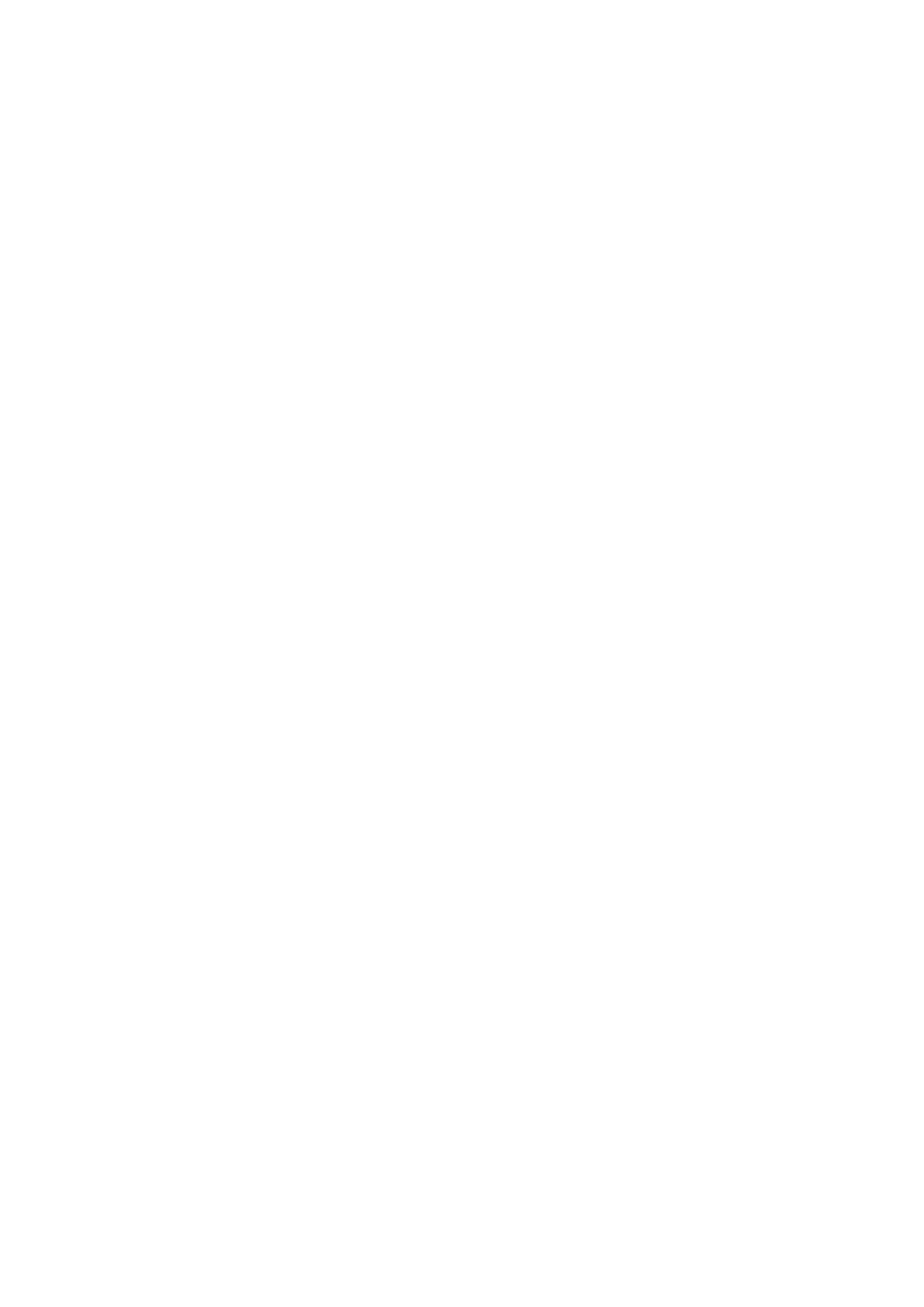### **INTRODUCTION**

For a developing country of India's size and potential, undertaking trade facilitation reforms is an urgent need today to match pace with the growing global trade. This requires simplification and harmonization of procedures in order to reduce the time and cost taken for trading across borders. Towards this end, the processes of Direct Port Delivery (DPD) and Direct Port Entry (DPE) were introduced by the Central Board of Excise and Customs, Ministry of Finance in 2015.

DPD/E is a facility extended to the importers, exporters and economic operators for faster clearance of containerised cargo from the terminals. It is implemented in two forms,

- **a. AEO-based DPD/E:** It functions under the Authorised Economic Operator (AEO) programme of the CBEC, directed towards the fulfilment of India's obligation under the World Customs Organisation's SAFE Framework of Standards and World Trade Organisation's Trade Facilitation Agreement (Article 7.7). Stakeholders can register for this facility across all container ports in the country. The current AEO programme is an extension of the Accredited Client Programme (ACP) and succeeds the pilot phase of the AEO Programme.
- **b. Non-AEO DPD/E:** A few Custom Houses across India, such as the Jawaharlal Nehru Custom House (JNCH) and the Chennai Custom House, have extended the facility of DPD to non-AEO clients. While at Chennai Customs House, the facility has been extended only to automobile exporters and importers, at JNCH the facility is provided on the basis of a list of compliant traders.

The AEO programme provides businesses with an internationally recognised quality mark which indicates their secure role in the international supply chain and that their customs procedures are compliant, while the non-AEO DPD programme ensures decongestion of the ports and faster evacuation of cargo.

The DPD/E initiative is directed towards reductions in transaction time and cost associated with EXIM trade by streamlining the time taken by stakeholders in the cargo clearance process. simplifying customs procedures, providing security assurance to the government and expediting faster evacuation of containers from the port.

The government of India had targeted to raise the share of direct delivery to 40 per cent by December 2016, which is further expected to reach 70 per cent in the financial year 2017-18.

#### **Authorised Economic Operator (AEO)**

According to the World Customs Organization (WCO), an authorized economic operator (AEO) is:

"A party involved in the international movement of goods in whatever function that has been approved by or on behalf of a national Customs administration as complying with WCO or equivalent supply chain security standards. Authorized Economic Operators include inter alia manufacturers, importers, exporters, brokers, carriers, consolidators, intermediaries, ports, airports, terminal operators, integrated operators, warehouses and distributors"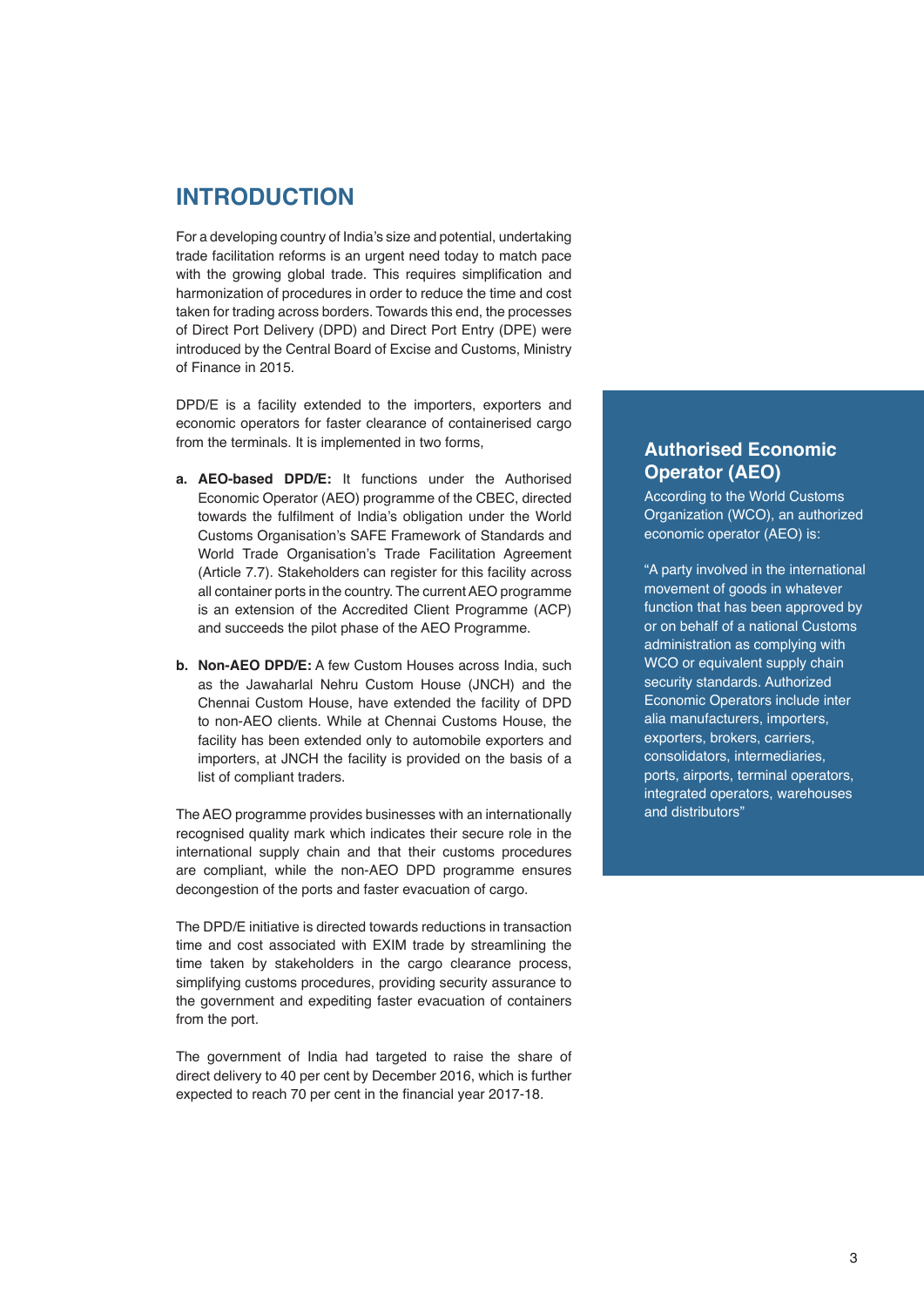# **EVOLUTION OF DIRECT DELIVERY**

#### **AEO-based DPD/E**

The AEO programme is not the first of its kind to be implemented in India. Earlier, programmes like 'Green Channel' (1998), 'Accredited Client Programme' (2005) based on the Revised Kyoto Convention and a pilot phase of the AEO programme (2011) have been in place for attaining the objective of direct delivery (Figure 1). All the above programmes were directed towards promoting ease of doing business in the country and ensuring reduction in dwell time of cargo at ports. The considerable section of importers opined that the above programmes failed to gain ground due to the rigid norms set by the CBEC for implementation of the same. The new AEO programme was developed in 2016 and is an amalgamation of the ACP and AEO programmes. Table 1 provides the certification details of the current AEO programme.

#### **Figure 1: Development of the AEO Programme**



| Table 1: Levels of Certification in the New AEO Programme |                                                                    |                                                                                                      |                                                                            |                                                                                             |  |
|-----------------------------------------------------------|--------------------------------------------------------------------|------------------------------------------------------------------------------------------------------|----------------------------------------------------------------------------|---------------------------------------------------------------------------------------------|--|
| <b>Particulars</b>                                        | AEO-T1                                                             | AEO-T2                                                                                               | AEO-T3                                                                     | <b>AEO-LO</b>                                                                               |  |
| Stage                                                     | First stage                                                        | Second stage                                                                                         | Third stage                                                                | Only certification                                                                          |  |
| Stakeholder                                               | Only for importer/<br>exporter                                     | Only for importer/<br>exporter                                                                       | Only for importer/<br>exporter                                             | Only for economic<br>operators other<br>than importer/<br>exporter                          |  |
| Verification                                              | Based on<br>complete<br>document<br>submission by the<br>applicant | Based on<br>complete<br>documentation<br>and on-site<br>verification by the<br>AEO Programme<br>Team | 2 years of AEO<br>T2 compliance<br>and use of<br>AEO economic<br>operators | Complete<br>documentation<br>and on-site<br>verification by<br><b>AEO Programme</b><br>Team |  |
| Auditing                                                  | PCA once in two<br>years                                           | PCA once in<br>three years                                                                           | PCA once in<br>three years                                                 | Not Specified                                                                               |  |
| Payment                                                   | No facility of<br>deferred payment                                 | Deferred payment                                                                                     | Deferred payment                                                           | Not Specified                                                                               |  |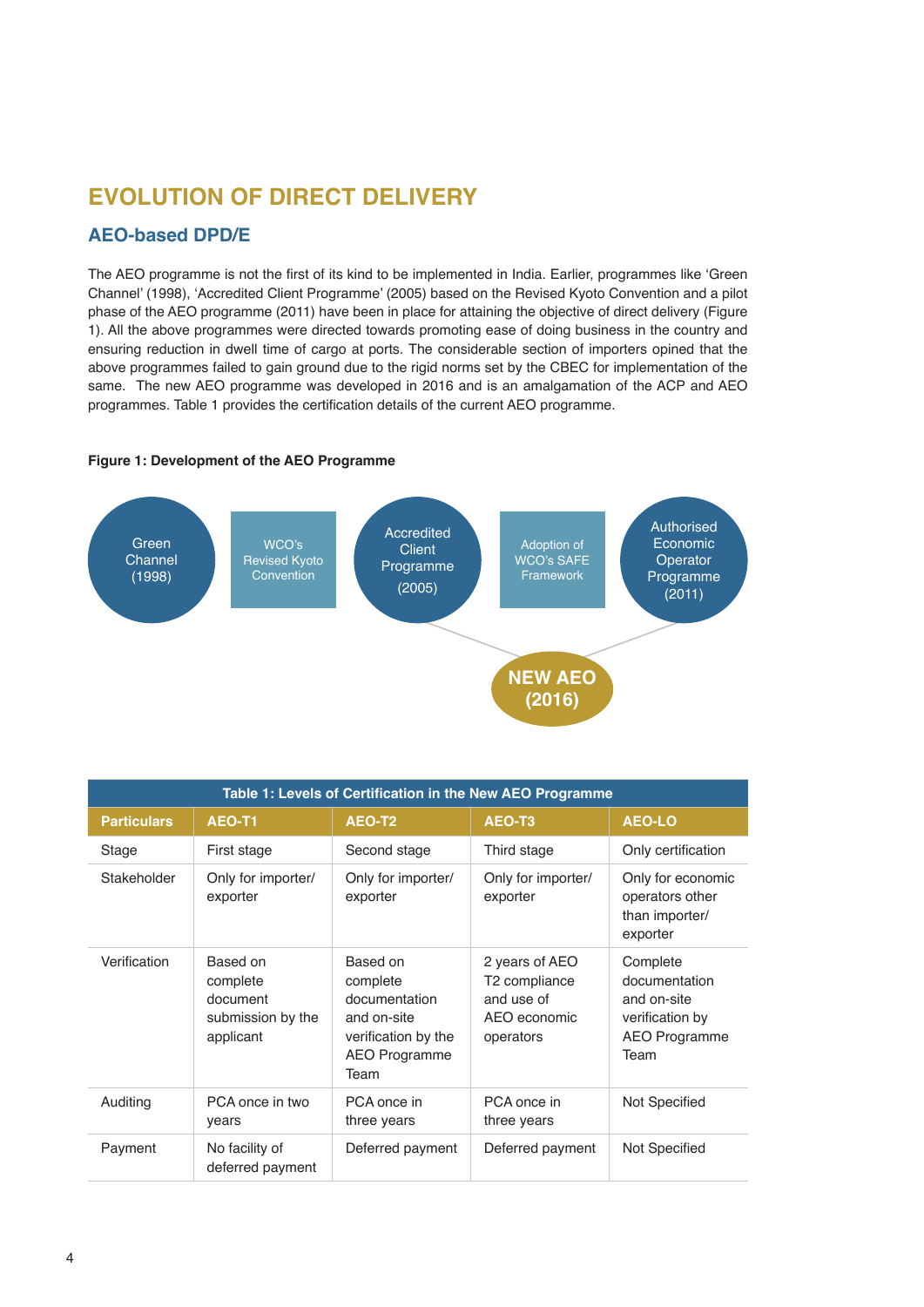#### **Non-AEO DPD/E**

The non-AEO DPD/E programme was first initiated by the Jawaharlal Nehru Customs House (JNCH) in order to expedite the clearance of containers from the wharf to the warehouse of the importer/exporter. Subsequently, it was also followed at other container ports in India, albeit at a smaller scale. In Chennai, this facility has, till date, been extended only to major automobile companies. To initiate this programme, the Custom House at a port is mandated to bring out a list of compliant traders to register for the non-AEO DPD/E programme. The traders are then expected to register for DPD/E with the Custom House, and upon receiving permission, need to appraise the terminal operator of the same and obtain a client DPD/E code. This code is further intimated to the steamer agents/shipping lines.

# **PROCESS OF DIRECT DELIVERY**



**Figure 2: The DPD Process**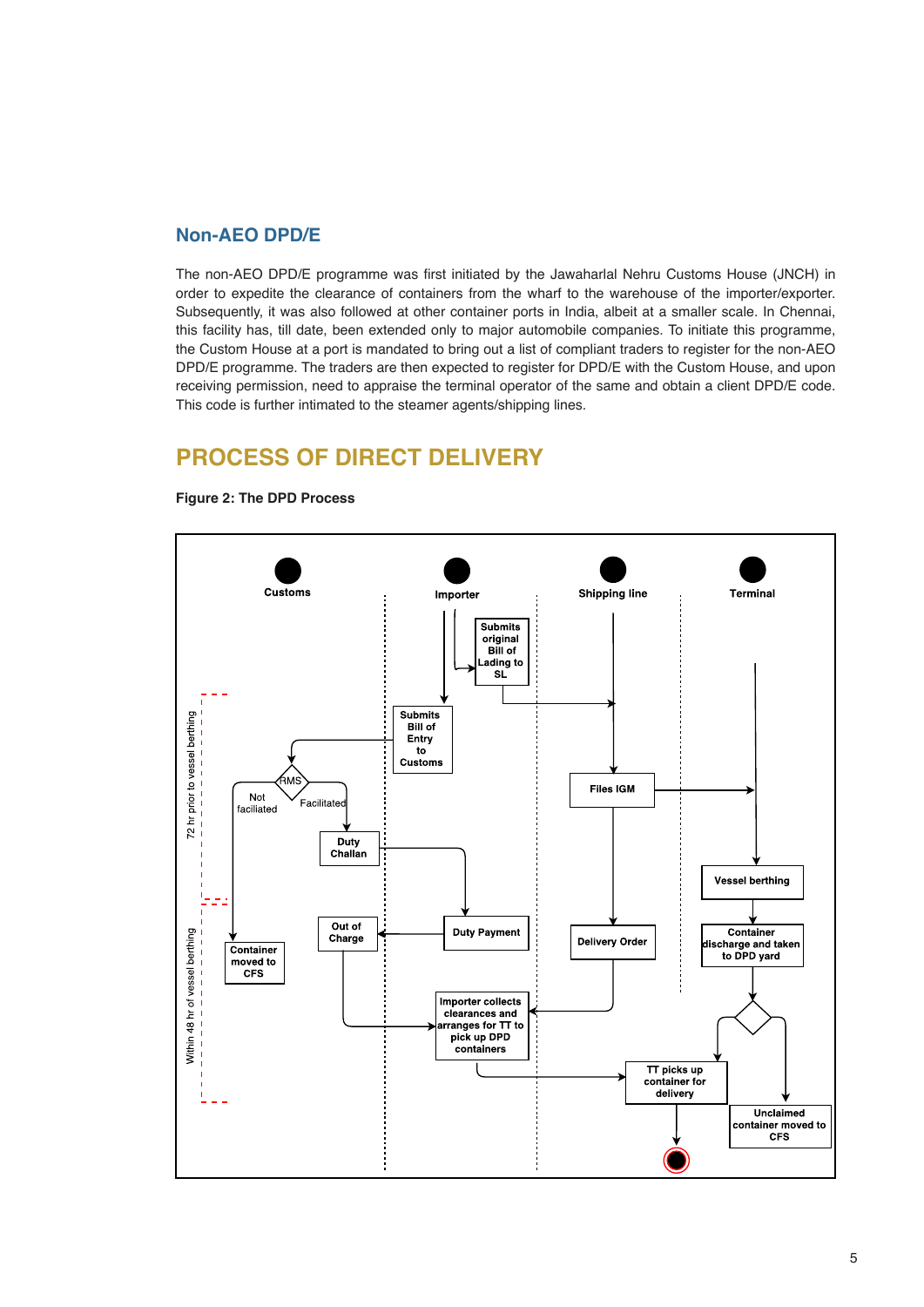

# **RESPONSIBILITIES**

#### **Of the Importer**

- Advance filing of Bill of Entry
- Advance intimation to the shipping line, terminal operator and CFS (72 hours prior to entry inward of the vessel)
- Payment of duty and clearing of container from the port area within 48 hours of berthing

#### **Of the Shipping Line**

- On receipt of details from the DPD client, the shipping line should indicate the DPD client code and CFS code in the IGM as well as intimate the terminal and the CFS
- Issue advance invoice
- Issue advance electronic delivery order (e-DO)

#### **Of the CFS Operator**

- For non-facilitated DPD containers, the CFS must move containers to its facility immediately

#### **Of the Terminal Operator**

- To provide DPD code to importer
- To assign dedicated storage space for DPD containers

#### **Of the Customs**

- Set up of nodal officer and DPD cell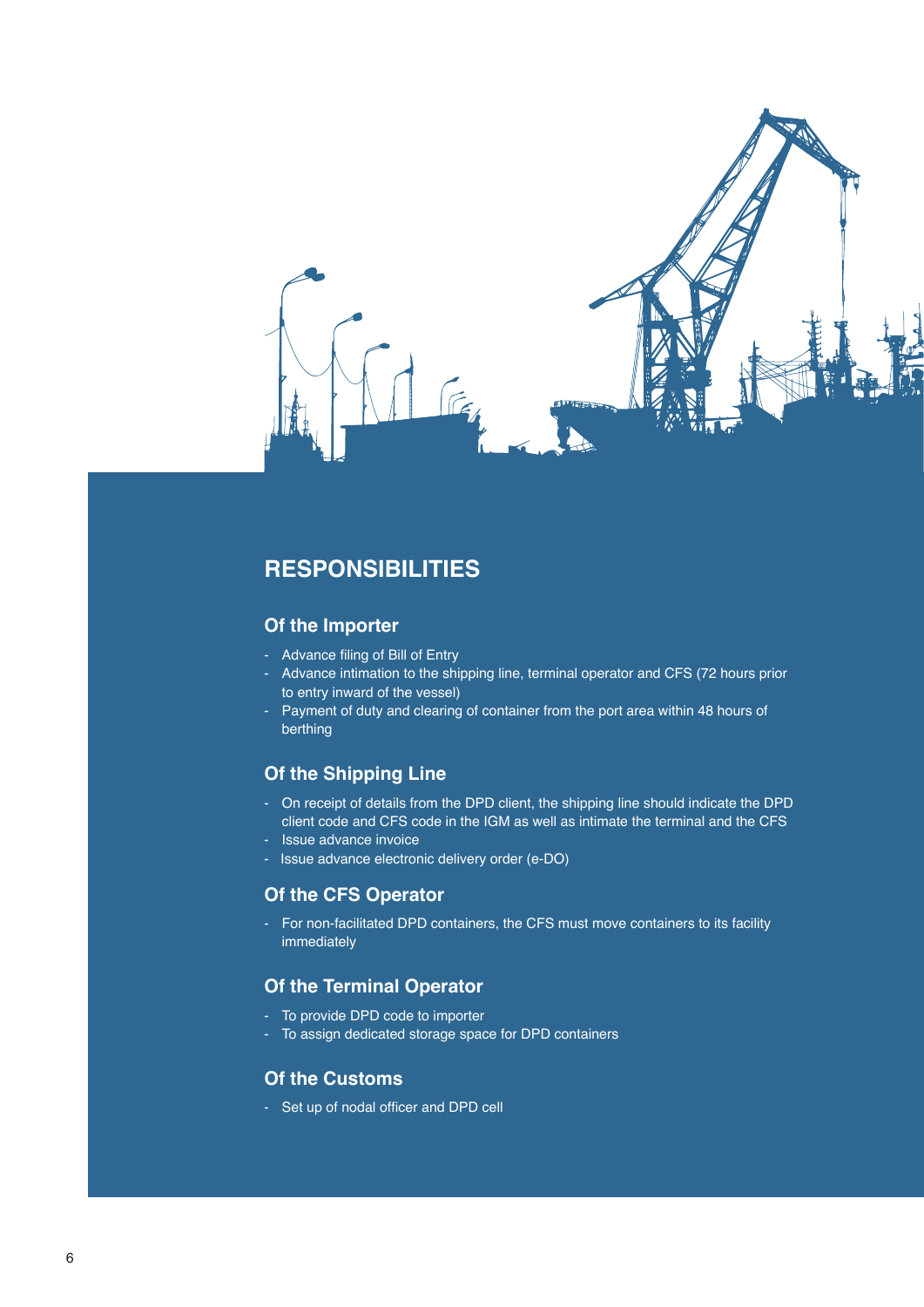# **PRESENT STATUS**

- **1. Number of DPD/E clients:** The traders registered under the ACP programme were automatically absorbed into the new AEO programme. For non-AEO DPD/E, in 2016, JNCH brought out a list of 778 tentative importers and exporters to avail the facility. This facility was extended to the traders based on the volume of transactions and assessment by the Customs regarding the ability of the trader to comply with certain obligations. Out of the list, 561 have registered with the Customs for availing the facility of DPD. The list of operators has also been through revisions based on certain pre-conditions. For instance, traders dealing in cargo requiring testing by PGAs and those importing scrap could not be brought under the scheme. At Chennai, the facility of non-AEO DPD/E is extended only to the major automobile players owing to the high volume of imports and exports handled by them. The remaining DPD operators comprise of former ACP clients.
- **2. Number of DPD containers:** At the Jawaharlal Nehru Port (JNP), the share of DPD containers (as calculated from data provided by the terminal) vis-à-vis the total number of import containers was in the 4-6 per cent range till December 2016, which has been considerably less as compared to the target set by the PMO of 40 per cent share of DPD containers by the end of 20161 . At Chennai, the volume of DPD is around 13-16 per cent of total imports, a major share of which can be attributed to the automobiles sector.

| <b>Table 2: DPD Volume in TEUs</b> |              |                                                                  |  |  |
|------------------------------------|--------------|------------------------------------------------------------------|--|--|
|                                    | <b>JNPT*</b> | Chennai*                                                         |  |  |
| April'16                           | 6,848        | 10,248                                                           |  |  |
| May'16                             | 6,793        | 10,174                                                           |  |  |
| June'16                            | 5,003        | 9,722                                                            |  |  |
| July'16                            | 5,498        | 9,902                                                            |  |  |
| August'16                          | 6,689        | 9,415                                                            |  |  |
| September'16                       | 6,906        | 9,803                                                            |  |  |
| October'16                         | 7,417        | 8,928                                                            |  |  |
| November'16                        | 6,881        | 9,502                                                            |  |  |
| December'16                        | 7,689        | 7,928                                                            |  |  |
| * includes all terminals           |              | Source: Jawaharlal Nehru Customs House and Chennai Customs House |  |  |

**3. Free Period for evacuation of DPD containers:** At JNP, the Customs has specified a time limit of 48 hours from the time of berthing or entry inward, for evacuation of DPD containers from the terminal. While at Chennai Port, the free period is 72 hours. The importer is mandated to complete all formalities – obtain delivery order from the shipping line, pay duty, attain out of charge from customs and arrange for transport with RFID/PIN – within this stipulated time period. In a situation wherein an importer is unable to evacuate the containers within the free period, the container is moved to designated container freight stations. At JNP, out of the total DPD containers handled in December 2016, 528 containers were redirected to Speedy Multimodes CFS on account of non-clearance from port within 48 hours.

1 Patel, Deepak. (2016, December 14). PMO to shipping ministry: Increase direct delivery's share to 40 per cent. *Indian Express*. Retrieved from www.indianexpress.com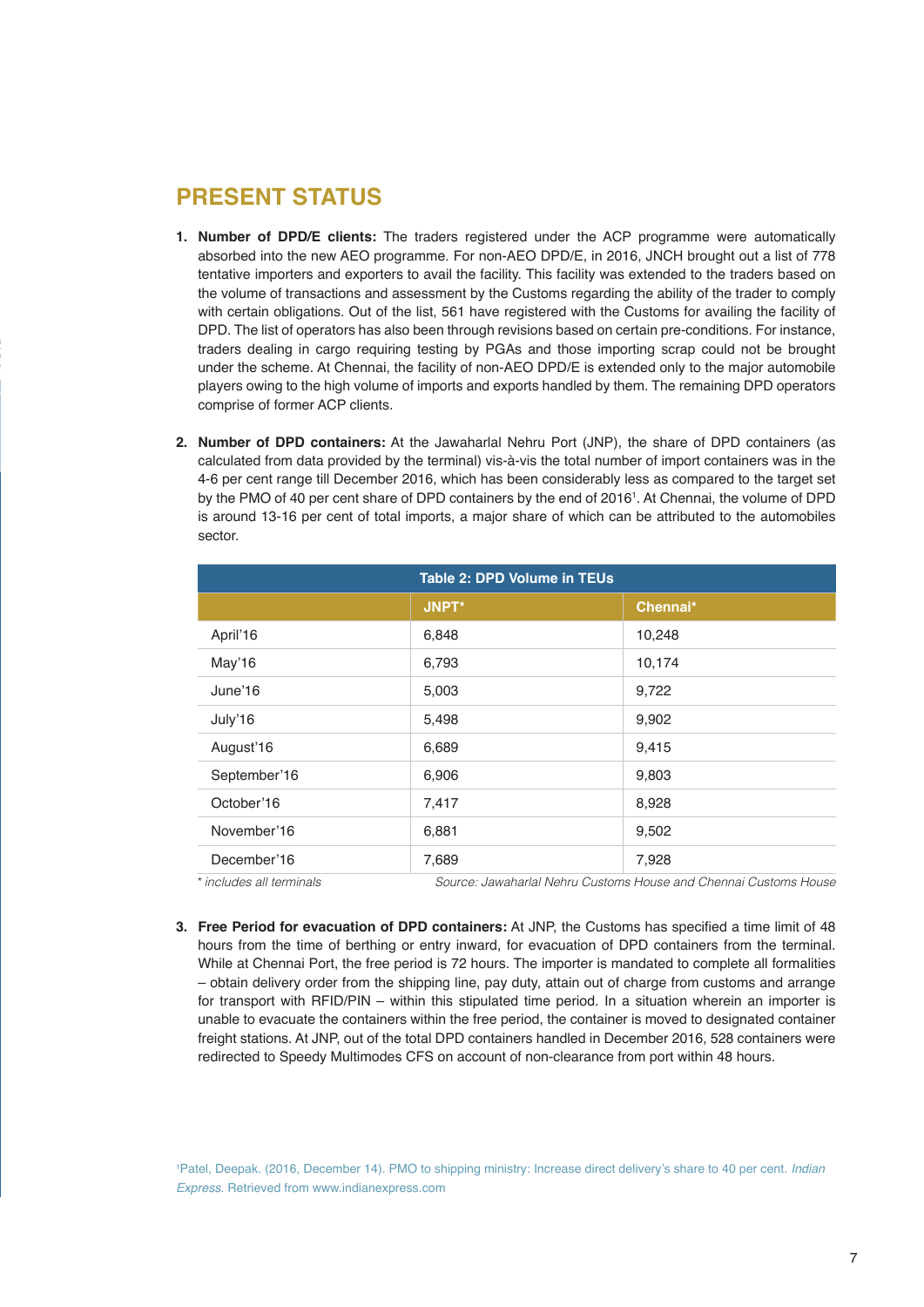- **4. Customs designated CFS' for clearance of DPD containers from terminal:** At JNP, if a DPD container is not evacuated within 48 hours of vessel berthing, it is transported to a designated CFS for further clearance. Vide Public Notice 66/2008, dated 11.09.2008, Speedy Multimodes Ltd. was the only CFS designated for the said movement of DPD containers from the port after 48 hours of arrival (in the case of ACP clients at that time). However,vide Facility Notice S/5 Gen 43/2015,dated 14.02.2017, permission for handling DPD containers has been extended to 21 CFS'. At the Chennai Port, there is no officially designated CFS for evacuation of DPD containers post free period. An assembly point is being developed at Thiruvottriyur in Chennai - which is 6 kilometres away from the port - for DPD containers.
- **5. Charges:** Currently, the terminal provides a requisition slip to the importer in the form of a Special Service Request (SSR) for handling DPD/E containers. The charges may range anywhere between INR 500 to INR 15,000. Further, at JNP, the private terminals levy shifting charges in case of DPD containers for yard-to-yard or yard-to-truck movement. As per JNCH, only two shifting charges are allowed to be levied. The shifting charges differ for different terminals at the JNP. This charge is not levied at the Chennai Port Trust and the Haldia Dock Complex.

| Table 3: Mode of Delivery - CFS vs. DPD |                                                 |                                                                  |  |  |
|-----------------------------------------|-------------------------------------------------|------------------------------------------------------------------|--|--|
| <b>Parameter</b>                        | <b>CFS Mode of Delivery</b>                     | <b>Direct Port Delivery</b>                                      |  |  |
| <b>Transportation Cost</b>              | Terminal-CFS, CFS-Importer                      | Terminal-Importer                                                |  |  |
| <b>Handling Cost</b>                    | At terminal and CFS                             | Only at terminal                                                 |  |  |
| Dwell Time                              | 3 days at terminal (maximum)<br>5-7 days at CFS | 2 days at the terminal (JNP)<br>3 days at the terminal (Chennai) |  |  |
| Free Period (Days)                      | $3$ (terminal) + 10 (CFS)                       | 2 (terminal)                                                     |  |  |
| Storage                                 | Space available at CFS                          | Limited space in terminal for<br>stacking                        |  |  |
| <b>Equipment Availability</b>           | Available                                       | Terminal needs additional<br>equipment                           |  |  |
| Container Evacuation                    | CFS owned trucks with RFID                      | Importers' own trucks with a need<br>for RFID/PIN                |  |  |

#### **6. Operational and cost related comparisons**

#### **CHALLENGES**

#### **Issues Faced by the Trade**

- **1. Unfavourable perception towards DPD:** Different stakeholders across Indian ports hold varied perceptions about the DPD program and its operational aspects. This can be attributed to a number of reasons:
	- a. Lack of direct communication between relevant authorities and the current and potential users of DPD i.e. the traders
	- b. Lack of uniformity in information about DPD among stakeholders owing to minimal interactions on direct delivery and its prospects
	- c. Multiple notifications by Customs with respect to DPD intended towards streamlining key processes - leads to confusion among the stakeholders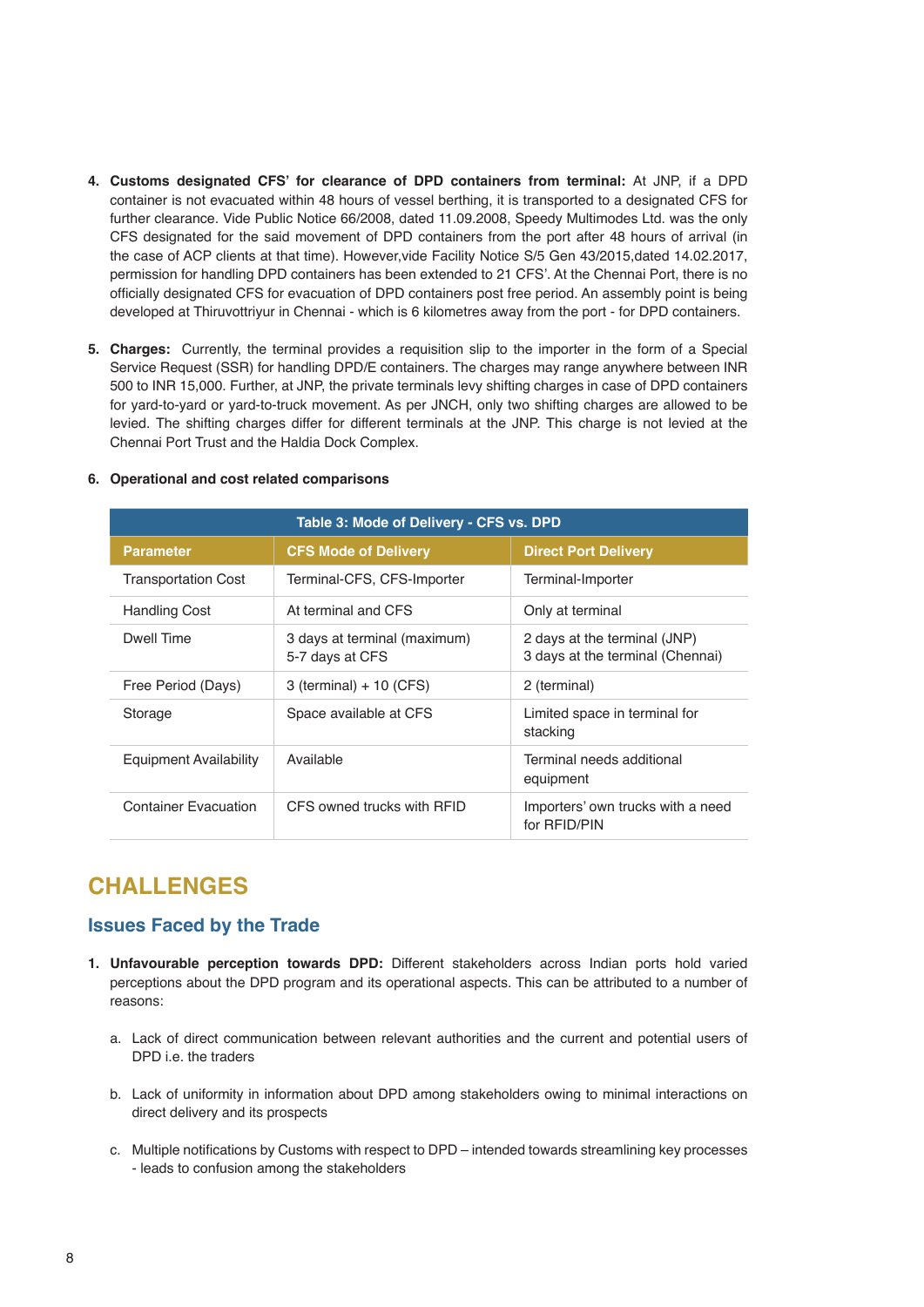- d. Lack of standard modus operandi for shipping lines across ports, leading to ambiguities among traders
- e. Irregularities in charges levied for DPD containers due to lack of standardisation of tariff
- f. Perception among the traders about a nexus being developed between terminal, shipping lines and CFS' in order to sabotage the DPD initiative by imposing unattainable targets for the trader with respect to charges and documentary compliance
- g. There is a general perception among traders that the DPD initiative can potentially aggravate the underlying issue of congestion at ports - with adverse effects on dwell time and cost metrics – as the ports are currently not possessing adequate infrastructure to support the initiative
- **2. Lack of standardised procedures for DPD across ports:** It has been observed that the procedures and practices related to DPD vary across ports in India. This has resulted in confusion among the traders and has added to the reluctance towards speedy adoption of this government initiative. The variations in procedural aspects have been summarised in the table below:

| Table 4: Comparative Procedural Assessment of DPD at JNP and Chennai Port                           |                                                                  |                                                                                                                                       |  |  |
|-----------------------------------------------------------------------------------------------------|------------------------------------------------------------------|---------------------------------------------------------------------------------------------------------------------------------------|--|--|
| <b>Parameter</b>                                                                                    | <b>JNP</b>                                                       | <b>Chennai Port</b>                                                                                                                   |  |  |
| Client                                                                                              | Former ACP clients<br>Compliant traders listed by<br><b>JNCH</b> | Former ACP clients<br>Major automobile importers                                                                                      |  |  |
| Free Period                                                                                         | 48 hours                                                         | 72 hours                                                                                                                              |  |  |
| DPD Cell                                                                                            | Functional                                                       | Yet to be set up                                                                                                                      |  |  |
| <b>Shifting Charges</b>                                                                             | Levied by two terminals                                          | Not levied                                                                                                                            |  |  |
| Documentation for<br>Authorisation from<br><b>Shipping Lines</b>                                    | Manual (hard copy<br>required)                                   | Electronic                                                                                                                            |  |  |
| Course of action for<br>containers not evacuated<br>from terminal within the<br>stipulated 48 hours | Transported to designated<br>CFS'                                | Stored at the terminal yard; moved to<br>designated CFS' in case the shipping<br>line or the importer has filed a PNR<br>for the same |  |  |

- 3. **Lack of clarity on cost implications:** The overall cost metrics for DPD containers for a trader show considerable variations across ports as well as across various terminals within the same port. For instance, shifting charges - on a per move basis – are payable for DPD containers at the private terminals in JNP, whereas no such charges are levied at the Chennai port. Further, there has been considerable ambiguity among traders on the cost advantage for containers for direct delivery vis-à-vis non-DPD containers. The general perception among traders is that CFS charges become applicable 48 hours and 72 hours after berthing for DPD and non-DPD containers respectively, wherein the trader loses out on one free day, leading to adverse cost implications.
- 4. **Ambiguity in free period given by terminal vis-à-vis timeframe mandated for DPD:** As a standard norm across India, the Tariff Authority for Major Ports (TAMP) has mandated 72 hours of free period of a container at the terminal. However, in case of DPD containers, the free period varies. As per JNCH, the DPD containers should be evacuated from the terminal within 48 hours, failing which the container is moved to a designated CFS. Whereas at Chennai Port, the container is allowed to stay at the wharf for 72 hours. At the JNP, the trading community has demanded that the free period of DPD containers be equal to that of non-DPD containers to realise the perceived cost benefits. Two agencies stipulating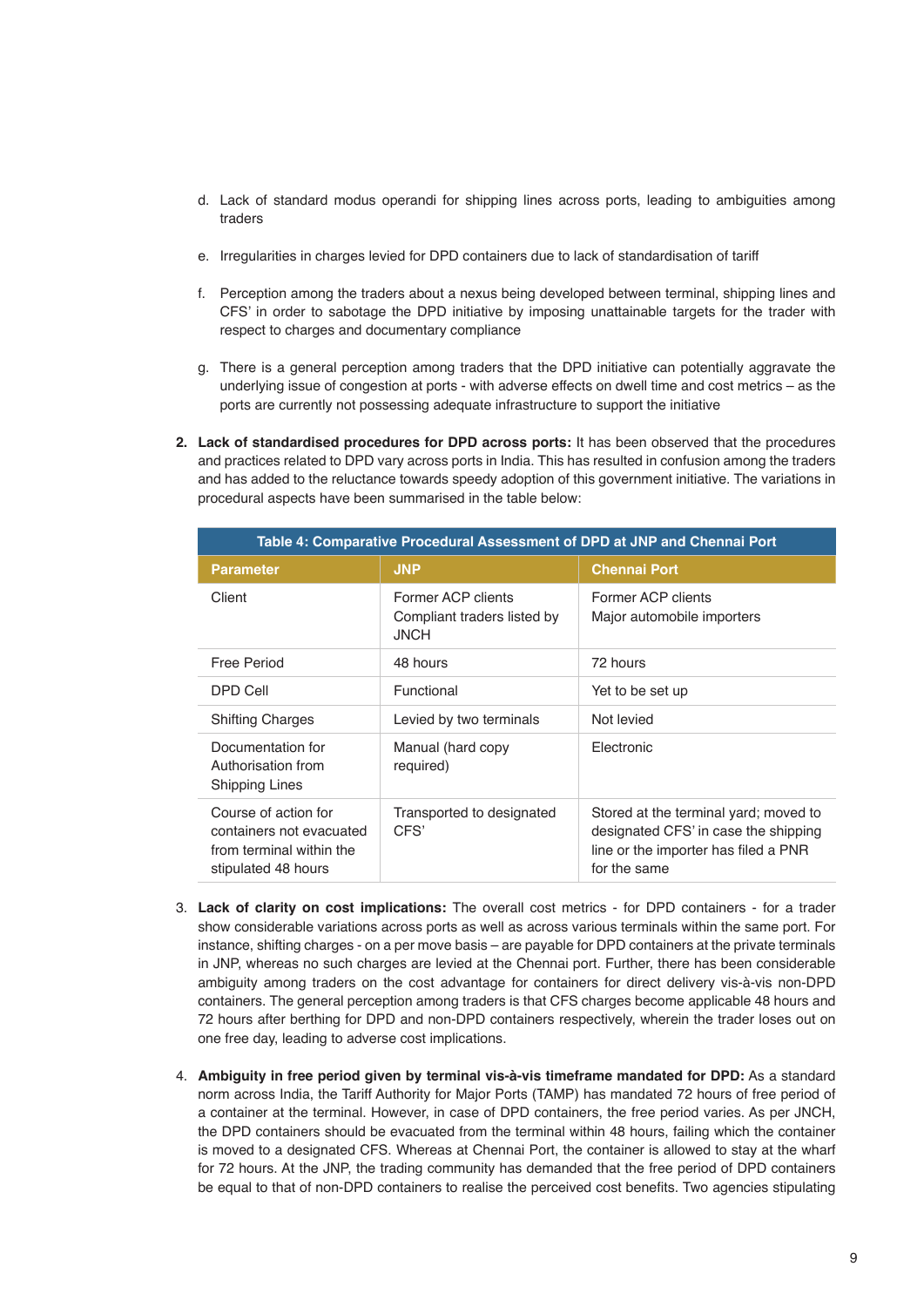different timelines, and different practice followed across ports, has given rise to ambiguity among the stakeholders, which needs to be addressed.

- **5. Perceived nexus between terminal operators and shipping lines:** To facilitate DPD, the shipping lines are mandated to provide advance invoices to the importers. However, it has been observed that the shipping lines are not providing invoices in advance to the importers. Further, a number of charges such as container cleaning, container repair and container maintenance charges are levied, of which the traders often have limited clarity. Since an importer has limited free period (48-72 hours) to evacuate the container from the port, delays in obtaining invoice from the shipping lines lead to payment of extra charges, either in the form of additional charges levied by shipping lines or ground rent charged on the container post the free period. Further, the terminal operators charge (unauthorised and unregulated) shifting charges and SSR on containers; clarity on actual requirement of such shifting - with the importers is - often minimal, because the importer is not allowed inside the terminal.
- **6. No provision for 'DPD' classification in the (advance) bill of entry:** Currently, there is no provision in the B/E for mentioning DPD/CFS/ICD as the mode of delivery of a container. As a result, an importer has to physically (at the JNP) or electronically (at the Chennai and Haldia ports) inform the shipping line about the consignment being DPD. This process has been observed to cause delays – either due to the time taken by the importer or as a result of slow processing and instances of misplacement of documents on the part of the shipping line.
- **7. Variance in documentary requirements for shipping lines across ports:** Currently, documentary compliance across different ports varies, even for the same shipping line, leading to ambiguities among traders. For instance, at the JNP, for a certain shipping line, the importer is required to submit a hard copy of the DPD permission for every import consignment. However, the same shipping line accepts electronic submission of permission at the Chennai and Haldia ports. This lack of standard procedures to be followed by the shipping lines across ports is creating operational difficulties for DPD users and increasing the time taken for clearance.
- **8. Issues in obtaining delivery order from shipping line with respect to changing location of container:** For a DPD container that moves to a designated CFS upon non-clearance by the importer, the shipping line has to issue another delivery order specifying the changed location of the container. It has been reported that the importers face difficulties and often delays in obtaining the DO. As a result, the importer has to incur ground rent for the container at the CFS, which inflates transaction cost.
- **9. Difficulties in timely submission of original bill of lading to the shipping line:** As depicted in Figure 2, the importer has to submit hard copy of the original Bill of lading (B/L) prior to IGM filing by the shipping line (the stipulated timeframe for filing IGM being up to 72 hours before berthing of the vessel). This practice is mostly prevalent at the JNP, as at other ports, an electronic B/L or intimation by the importer's bank is also accepted. However, operationally, this process proves to be difficult for the importers. The timeline for an importer to obtain B/L is given in Figure 3. It depicts that in case the B/L is to be provided in original by the trader to the shipping line, it takes 12-15 days (assuming there is no holiday or break in the chain of activities) for the B/L to reach the importer, thereby making it nearly impossible for the importer to produce original B/L for imports in cases where the ship transit time is less than 12-15 days (ships from Dubai, Colombo, Karachi, Bandar Abbas, Singapore, Malaysia, China take less than 15 days to reach Indian ports)<sup>2</sup>.

2 AApproximate sailing time from major trade destinations: USA – 16 days, UK – 20 days, Singapore: 10 days, China – 15 days, Far East – 10 days, Gulf - 7 days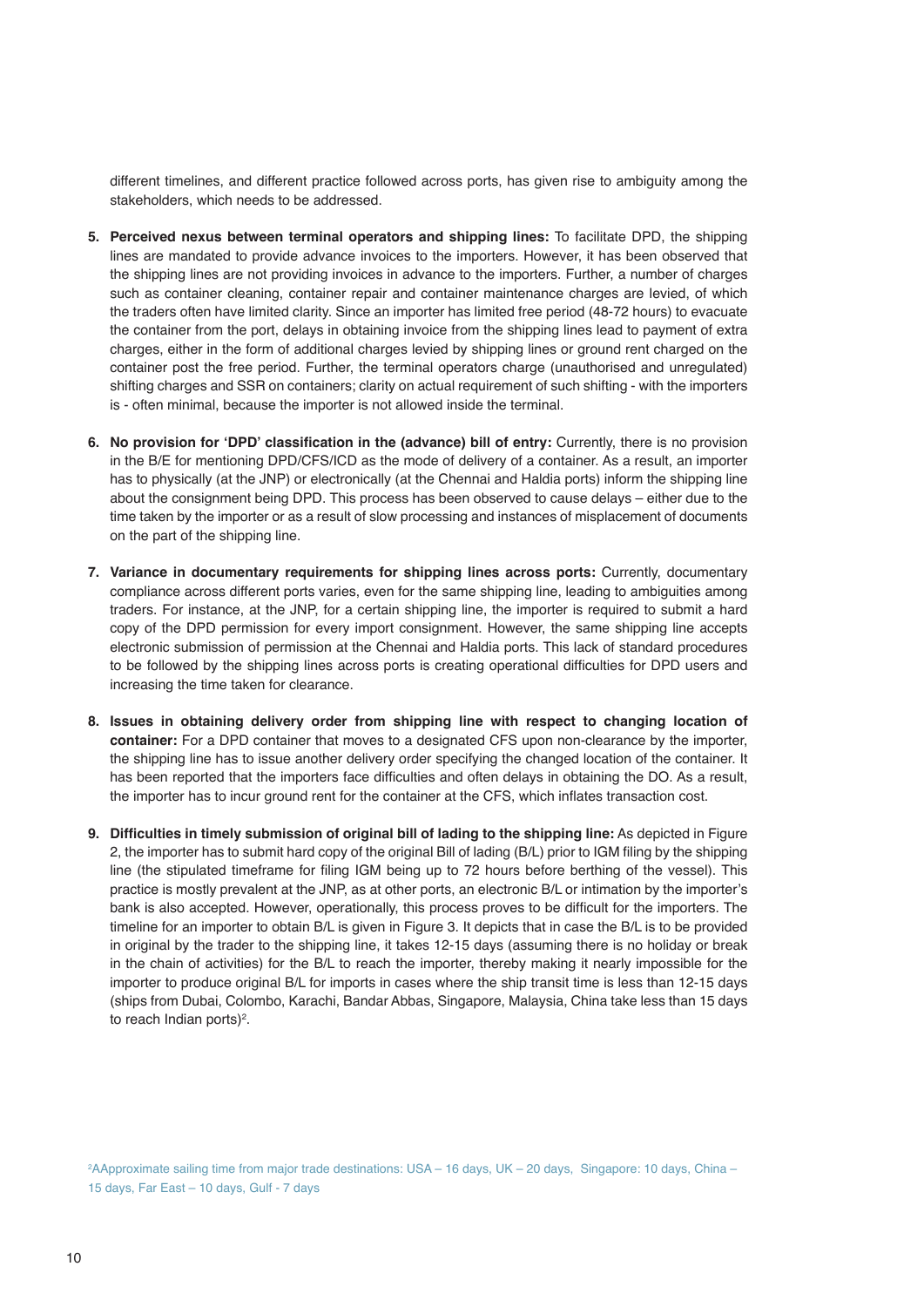| Figure 3: Timelines for Movement of Bill of Lading in a Calendar Month |                                                  |                                                    |                                                                         |                                                |                                                      |                                                                                   |
|------------------------------------------------------------------------|--------------------------------------------------|----------------------------------------------------|-------------------------------------------------------------------------|------------------------------------------------|------------------------------------------------------|-----------------------------------------------------------------------------------|
| 1                                                                      | 2                                                | 3<br>Vessel sail<br>off from<br>port of<br>loading | 4<br>Shipping<br>line<br>provides<br>B/L to<br>exporter                 | 5<br>Exporter<br>submits<br>B/L to his<br>bank | 6<br>B/L<br>dispatched<br>from<br>exporter's<br>bank | $\overline{7}$<br>Transit<br>time<br>*most<br>banks<br>send<br>through<br>courier |
| 8<br>Transit<br>time                                                   | 9<br>B/L<br>received<br>at<br>importer's<br>bank | 10<br>Importer<br>obtains B/L<br>from his<br>bank  | 11<br>Importer<br>submits<br>original<br>B/L to the<br>shipping<br>line | 12                                             | 13                                                   | 14                                                                                |
| 15<br>Vessel<br>berthing<br>at<br>importer's<br>port                   | 16                                               | 17<br>Container<br>evacuation<br>from port         | 18                                                                      | 19                                             | 20                                                   | 21                                                                                |

**10. Customs needs to expedite DPD registrations:** The capacity of Custom houses is not the same across all ports. While JNP has a separate DPD cell, RMS Facilitation Centre and Bill of Entry Amendment Centre, other ports like Chennai and Haldia are yet to develop these centres. Further, a nodal officer for DPD is not present at all ports. As a result, the process of registration of new DPD clients is slow. In order to increase the number of DPD users, the Customs departments at the various ports need to expedite the process of registration.

#### **Issues with the Trade**

- **1. Instances of undue usage of free days by the importers:** As per the prevailing norms, the number of free days at the port is 3 (72 hours) and the number of free days at CFS is around 7-14 days. This gives importer around 17 days to keep the cargo at the aforementioned destinations without any expenses incurred for storage. This creates leeway for delayed movement of containers by the importers. The allowance of such free days provides the importers leverage to maximise earnings (by tracking commodity prices/market movement), mitigate lack of storage space or inflations in storage cost (rent), ensure delayed payments leading to interest earnings, etc. Instances of unnecessary delays in moving containers by the traders have been observed in practice, which needs to be addressed.
- **2. Low instances of timely filing of bill of entry (BoE):** Filing of BoE on time has been a persistent area of default for the traders. For instance, the share of prior BoE – filed by importers - is still dismally low at the Indian ports. There has been a lack of measures to address the issue. There have been no instances of penalties levied for failures in timely filing of BoE by the traders even though there are provisions for levying such penalties. In order to ensure the filing of BoE within stipulated timelines, it has been made mandatory for importers to file BoE and make duty payments within 24 hours of entry inward (the time when the ship/consignment enters Indian marine borders i.e. first interaction of the ship with the customs) to facilitate DPD. However, there needs to be strict vigilance and requisite penalties to ensure that the said guidelines are adhered to.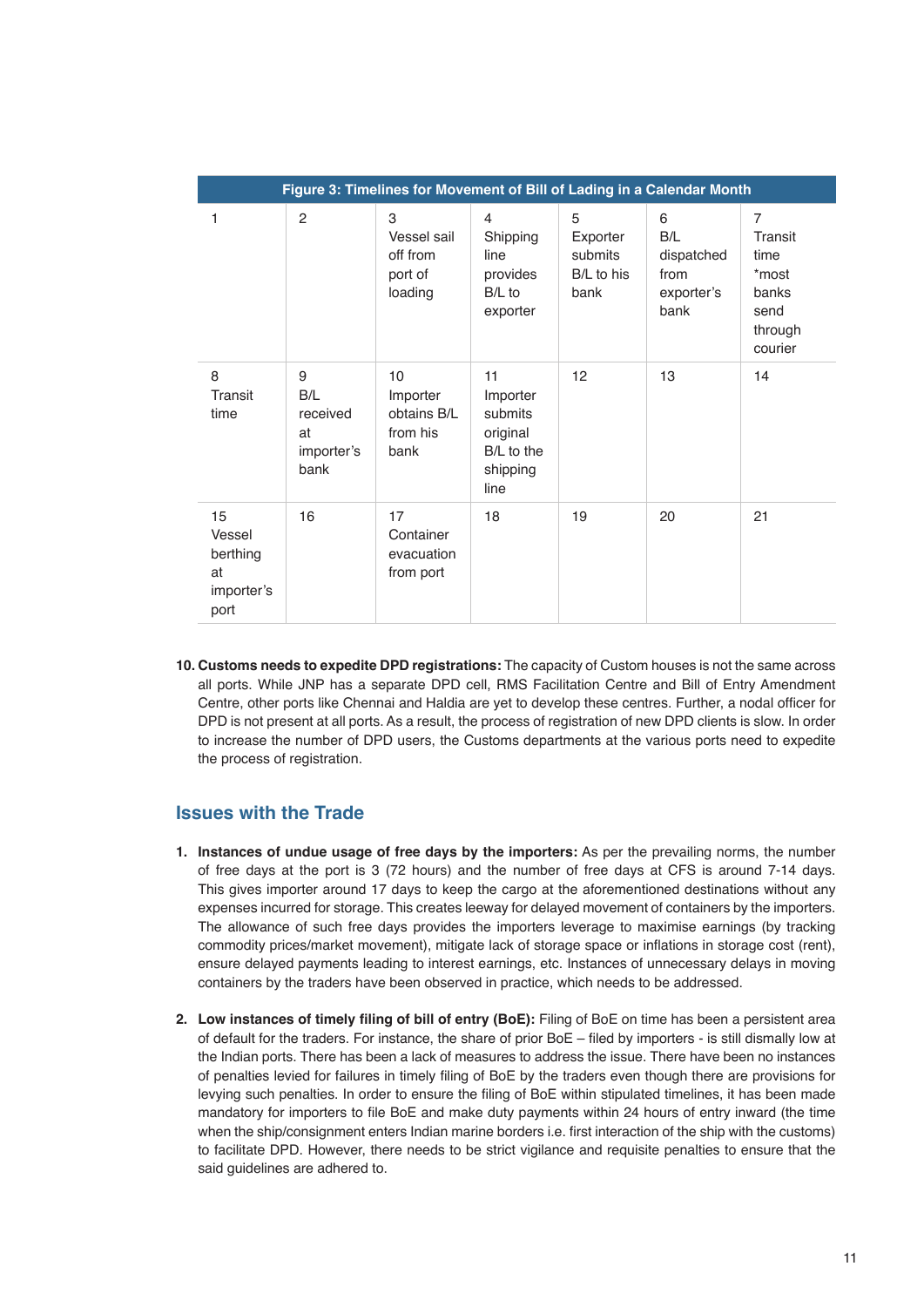**3. Confusion among shipping lines with respect to destination of a container for AEO clients:** For an AEO client, direct port delivery is an accrued benefit. However, not all AEO clients require DPD for every consignment. This leads to confusion among shipping lines with respect to the destination of containers to be mentioned in the IGM - as importers often do not apprise the shipping lines in advance. This results in increased dwell time of such containers, as the IGM needs to be filed again by the shipping line.

# **RECOMMENDATIONS**

- **1. Extensive awareness building for DPD/E in the hinterland:** Approximately fifty per cent of JNP's cargo comes from the hinterland in North India. Similarly, at ports like Chennai and Haldia, the major manufacturers and markets are in the interior parts of the state. This necessitates organising workshops and seminars for DPD/E in the hinterland by the relevant Custom Houses in order to communicate the time and cost benefits of the programme and enlist more users. Extensive awareness building through the use of platforms such as media, email, etc. along with the development of mobile applications must be deliberated upon. The progress of the various strategic developments must be continually recorded and communicated to the existing and potential users in order to derive requisite positive response towards the programme.
- **2. Development of a centralised DPD/E portal on the CBEC website:** There is a need to develop a centralised portal for DPD/E on the CBEC website in order to address possible ambiguities with respect to policy as well as operational aspects of direct delivery. Currently, the Standard Operating Procedure (SOP) for DPD/E is discrete, with each terminal and Customs House publishing its own SOP and charges. A centralised portal would act as a single point for obtaining solutions to regular queries and clarifications regarding the programme, such as documentary requirements, free period for DPD containers, etc. The portal may also periodically publish port-wise lists of DPD/E compliant clients.
- **3. Potential extension of DPD facility to all RMS facilitated bills of entry:** In order to increase the number of DPD users, it is suggested that the programme may include all RMS facilitated bills of entry at Indian ports for direct delivery. Each Custom House can progressively publish lists of prospective users for registration, with the overall objective of gradually bringing all RMS facilitated cargo under the DPD initiative.This would also require an increase in the total number of RMS bills of entry at the port, in line with the international standards. Such steps would expedite the process of meeting the government's targets for share of direct delivery.
- **4. Infrastructural enhancement at terminals:** DPD containers are stacked in dedicated yards at a terminal, separately from the CFS/ICD bound containers. These yards require additional equipment, such as an RTGC or reach stackers. As the volume of DPD containers increases, increased acquisition of such equipment will be imperative for streamlined container handling. The requirement of additional yard space would also have to be factored in, to ensure seamless operability of the direct delivery process. To achieve this long term objective, it is necessary that TAMP is made an integral part of the DPD programme, in order to make necessary interventions towards the inclusion of provisions for requisite infrastructural modernisation in the concession agreement.

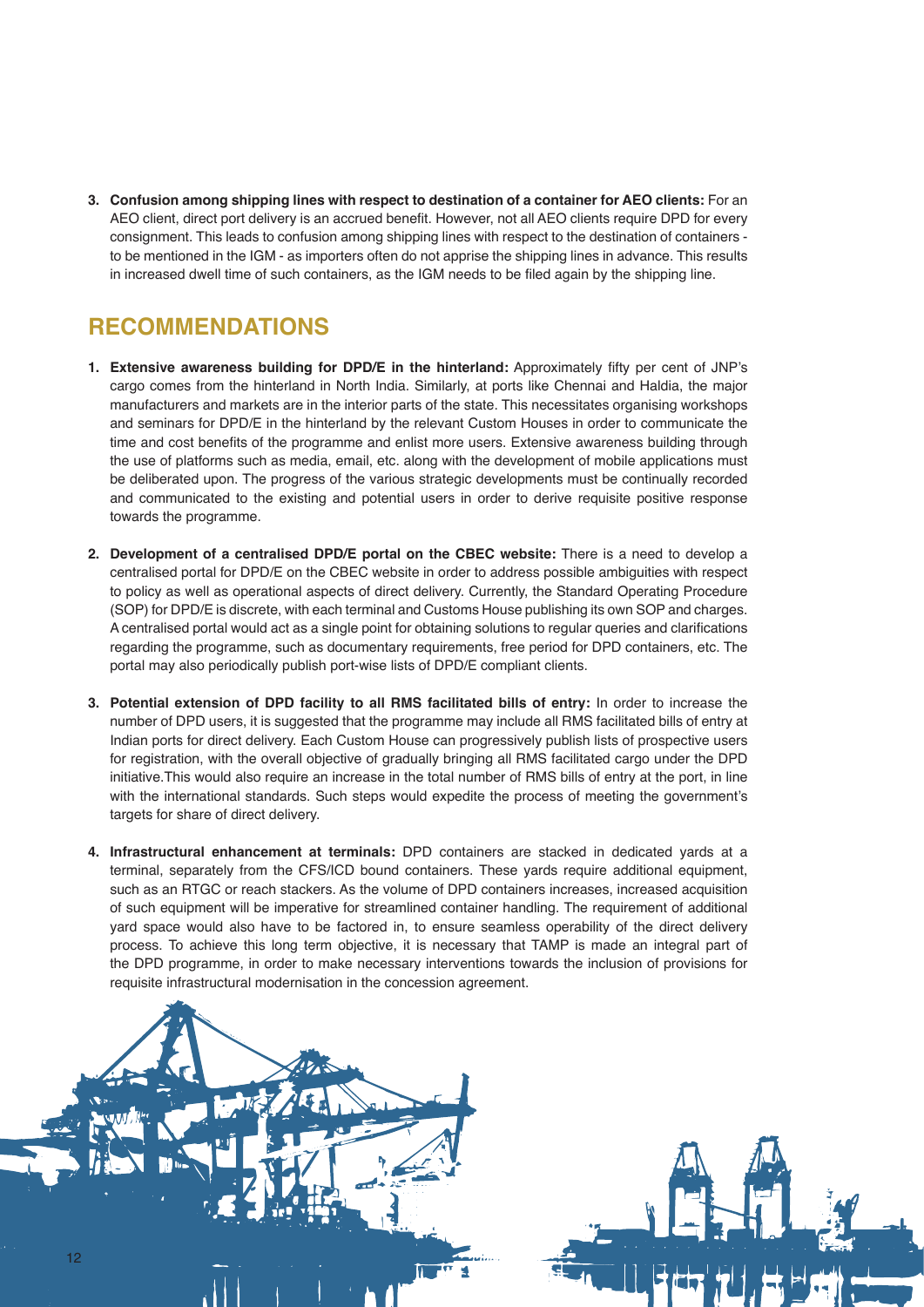- **5. Standardisation of charges and free period at the terminal for DPD:** The TAMP or the CBEC must issue a public notice stipulating the free period for DPD containers at the terminal. The same has to be updated with the local Custom House, terminals, shipping lines and the importers. Such a notification would lay off any ambiguity associated with the free period of a container for direct delivery at the terminal. The free period needs to be standard across the country. Further, requisite notifications aimed at standardising the charges payable by the importer to the terminals, shipping lines and the CFS' need to be in place, to realise the true potential of direct delivery.
- **6. Regulatory framework for shipping lines:** It is necessary to introduce necessary regulations for shipping lines, covering aspects such as documentary compliance sought from importers and charges levied for DPD containers. For instance, the unfavourable perception - with respect to DPD – among the traders is primarily due to the unattainable documentary requirements i.e. submission of original bill of lading to the shipping lines prior to IGM filing. Such processes need to be deliberated upon and standardised across ports in order to facilitate DPD. The establishment of a regulatory framework will go a long way in achieving the same and will thereby play an important role in shaping end user perception towards the DPD programme.
- **7. Encouragement for electronic submission of bill of lading:** Due to the difficulties faced by the trader in obtaining the original bill of lading within the timelines currently stipulated by shipping lines at the JNP, it is suggested that shipping lines must accept – for a time period of up to 48 hours from the time of vessel berthing - an electronic copy of the bill of lading from an importer or his nominee in order to reduce container dwell time. This practice must be standardised across all ports in India.
- **8. Addressing delays in filing advance bill of entry and shipping bill:** Filing advance bill of entry and shipping bill is an important pre-requisite for DPD/E, as it expedites the Customs process of RMS facilitation even before the container has arrived at the port of discharge. Thus, it is important to address any delay in advance filing of bill of entry or shipping bill. Suggested measures include:
	- a. Penalising any delay to discourage such practices
	- b. Creation of efficient Bill of Entry Amendment Facilitation Centres across all ports to ease and expedite the process of amendment
	- c. For DPD containers, amendments in advance bill of entry must not be subjected to penalties

Such measures are expected to encourage advance filing of bill of entry among traders, thus potentially leading to an increase in the number of DPD transactions.

- **9. Provision for filing of 'Advance Manifest' by shipping lines:** The concept of 'Advance Manifest' needs to be deliberated upon by the government, based on international best practices. An Advance Manifest is filed by the shipping line 24 hours prior to vessel departure from the port of loading. In USA, it is electronically transmitted to the Customs and the importer in order to initiate further processes. Advance Manifest has a number of advantages – security assurance to the Customs, prior intimation to the importer about container departure (as opposed to bill of lading, which is issued 24 hours post vessel departure), limited chances of errors due to advance notice about details of the container (particularly in the bill of entry filed thereafter) and finally, greater chances of doing away with unwanted bureaucracy in terms of getting the amendments completed.
- **10. Development of an information board:** There is a need for an information board for intimating the container loading and sail off time of vessels on a real time basis. For DPE, it is necessary that consistently updated information be provided to the transport operator and the exporter about the cut-off time for loading of a container on a vessel. This will reduce delays in the time taken for an export trailer to reach the parking yard, obtain Let Export Order (LEO) and enter the port.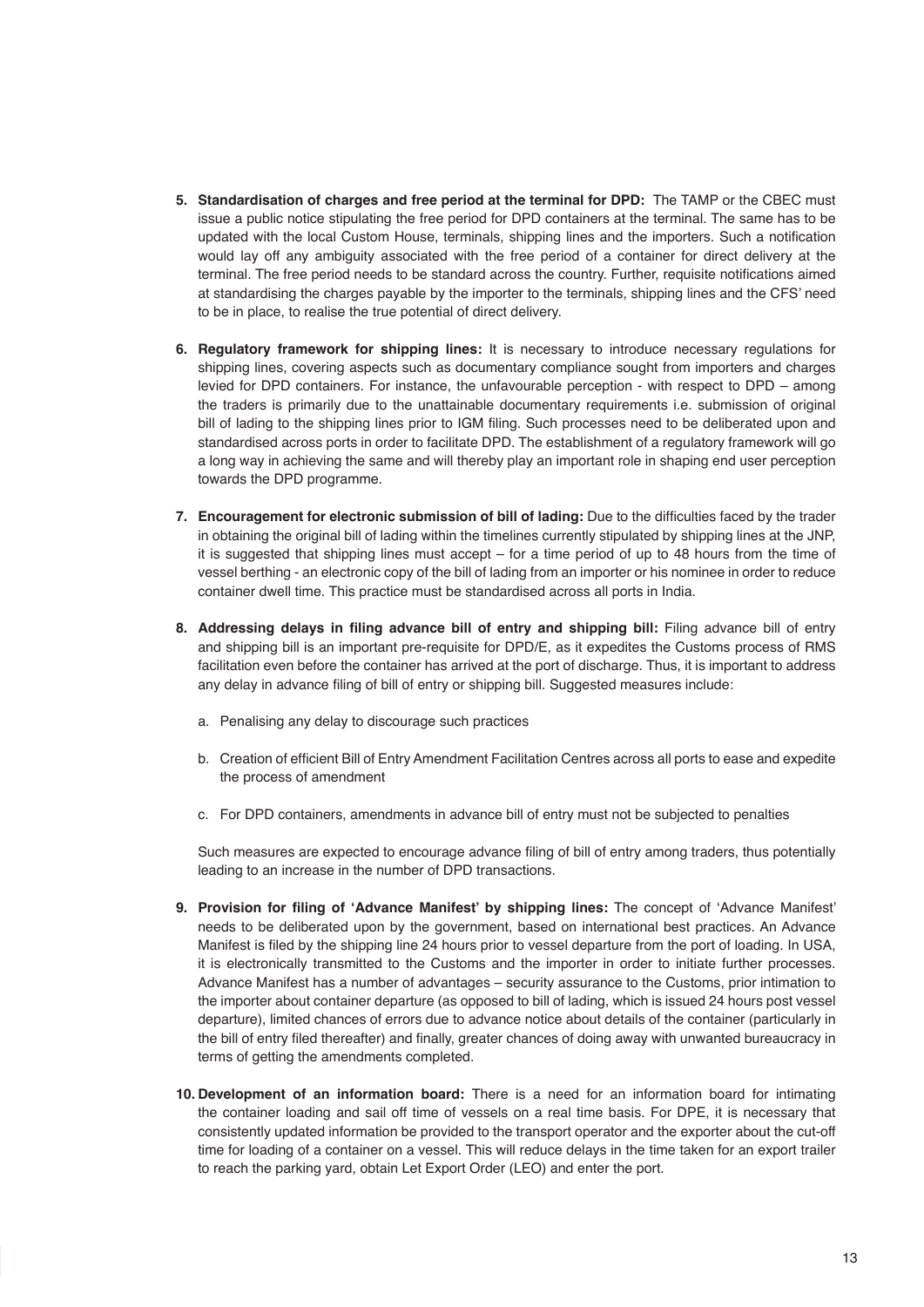- **11. Standardisation of ground rent charges for DPD/E containers:** When an export trailer arrives at the port gate after vessel sail off, it is held at the CFS till the next vessel arrives, and subsequently ground rent is levied on the container, as per declared tariff. However, for DPD import containers going to CFS post exhaustion of the free period, ground rent is levied over and above the displayed tariff. Such practices need to be checked for smooth functioning of the direct delivery programme. It is therefore suggested that the ground rent be standardised for both DPD and DPE containers.
- **12. Expediting the formation of a DPD/E cells at ports:** In order to extend maximum benefits of the DPD programme among the current and potential users across all ports, it is necessary that each Custom House has a dedicated DPD management cell. This cell would have a nodal officer to manage the daily operations. The introduction of these cells would help in addressing ground level challenges in operations and conducting local workshops for users aimed at capacity building for DPD. They would also be responsible for levying penalties on non-compliant DPD/E clients.

## **CONCLUSION**

In the quest of realising the central government's vision of Ease of Doing Business and facilitating honourable Prime Minister's Make in India initiative, increased adoption of Direct Port Delivery (DPD) and Direct Port Entry (DPE) facilities at the various ports of the country becomes imperative. Port-led development continues to considerably gain ground as a catalyst for overall economic growth, given the importance of the same in India's overall trade prospects, its position in the international supply chain and its prospects as a future manufacturing hub. In this context, increased share of DPD/DPE would sufficiently strengthen the supply chain by significantly lowering down key metrics such as delivery time and transaction cost, especially transportation cost. Such developments would ensure increased competitiveness as far as the domestic markets and export oriented manufacturing are concerned.

With the resurgence of DPE/DPE and enhanced focus on affecting greater coverage of the Authorised Economic Operator Programme (AEO) launched by The Central Board of Excise and Customs (CBEC), the major ports in India have started the process of exercising necessary interventions to ensure the augmentation of direct delivery, in line with the government's objectives.

The direct delivery programme – comprising both AEO and non-AEO based DPD/DPE – is, to date, one of the most effective measures towards trade facilitation and ease of doing business in India. It is aimed at reducing transaction time and cost for India's EXIM trade, making procedures more trade-friendly by reducing bureaucracy and human interaction as well as providing necessary security assurance to the Customs. Increased information dissemination by the government, standardisation of charges and application of innovative measures to increase operational efficiency are some of the measures to be undertaken in the near future. In addition, the government would further need to sensitise with stakeholders such as customs brokers and the CFS', and redefine their roles in the renewed supply chain. In the times to come, concerted efforts by the all relevant stakeholders would be required to realise the targeted share of direct delivery as envisioned by the central government i.e. 70 per cent by FY 2017-18.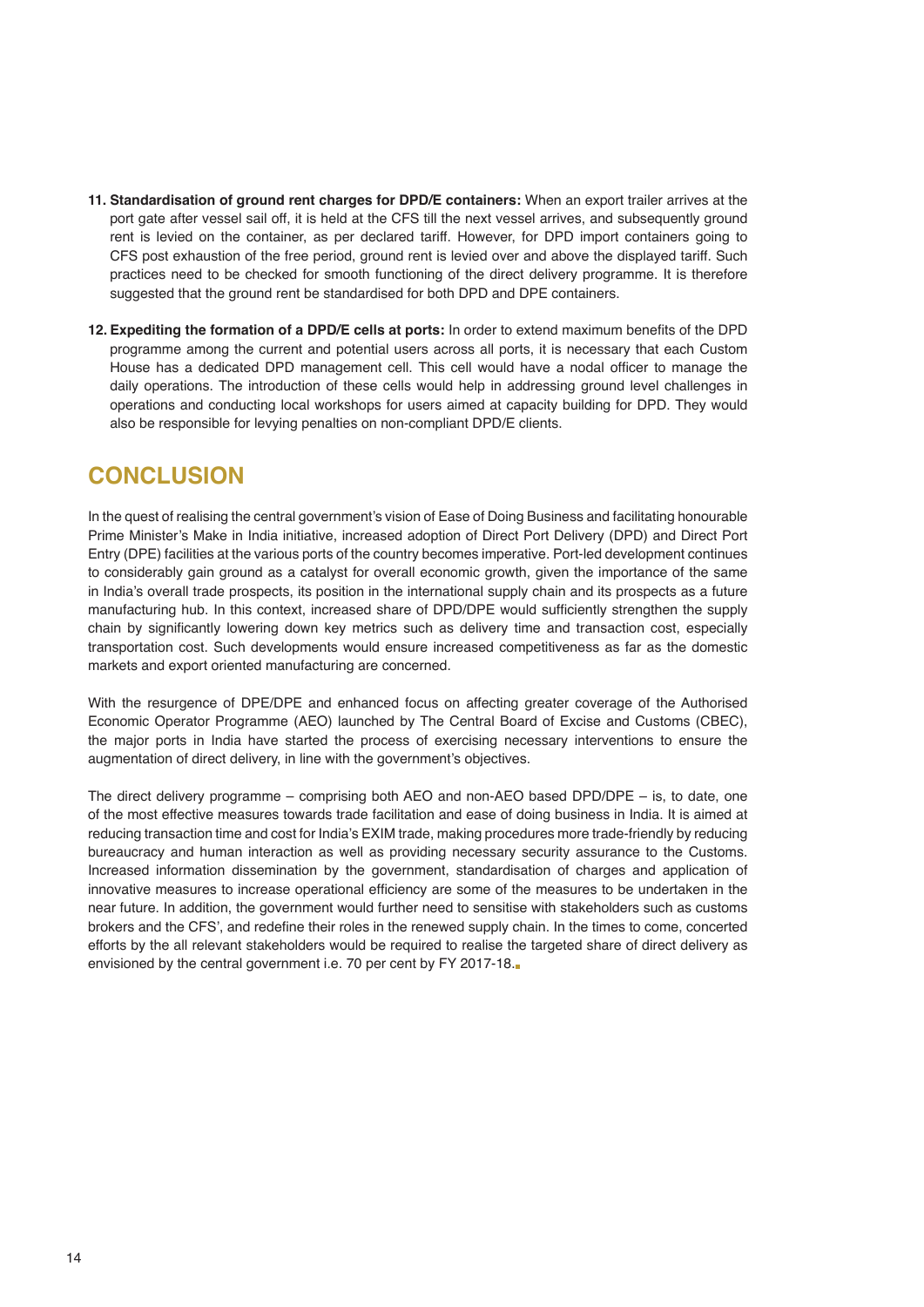#### **Disclaimer**

The views expressed as well as the suggestions made in this policy brief – presented by Bureau of Research on Industry and Economic Fundamentals (BRIEF) – are to the best of the existing knowledge base, and on the basis of information available through honest and transparent consultations with stakeholders, and review of relevant literature/media releases/organisational data. The document has been supported by the Foreign & Commonwealth Office (FCO), British High Commission, New Delhi. However, the views expressed are do not necessarily reflect official policies of the UK Government. No part of this document may be reproduced, redistributed or copied in whole or in part for any purpose without the prior permission of BRIEF.